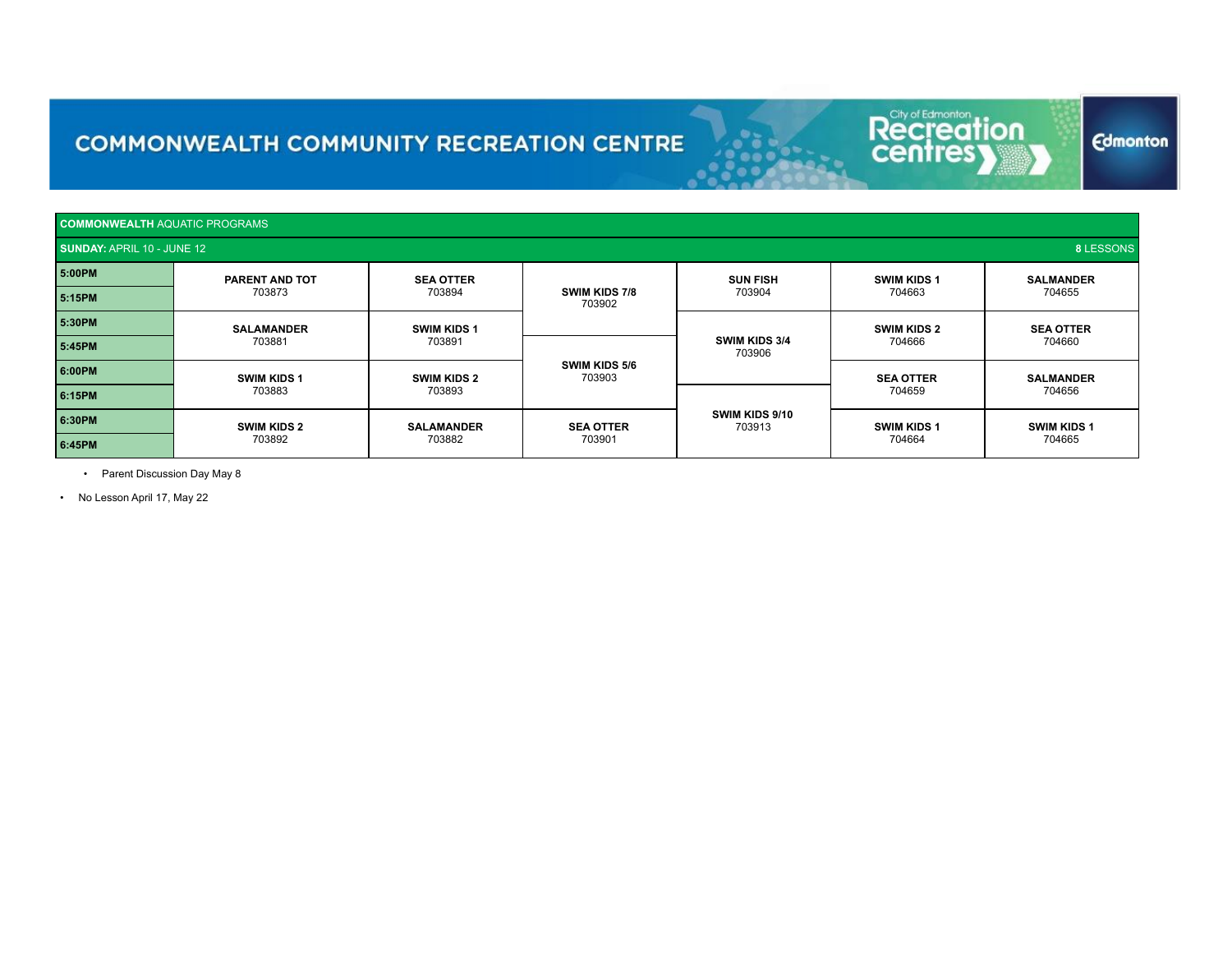**COMMONWEALTH** AQUATIC PROGRAMS **MONDAY:** APRIL 4 - JUNE 20 **10** LESSONS **10** LESSONS **4:30PM SUNFISH** 703914 **4:45PM SWIM KIDS 7/8** 703940 **SALAMANDER** <sup>704671</sup> **5:00PM SWIM KIDS 3/4** 703921 **SALAMANDER** <sup>703931</sup> **5:15PM SWIM KIDS 1** <sup>704674</sup> **5:30PM SWIM KIDS 2** 703937 **SWIM KIDS 1**<br>703935 <sup>703935</sup> **5:45PM SALAMANDER TO3929 SWIM KIDS 5/6**<br>**SWIM KIDS 1 SEA OTTER SEA OTTER** 704668 <sup>704668</sup> **6:00PM SWIM KIDS 1** 703934 **SEA OTTER**<br>703944 <sup>703944</sup> **6:15PM SWIM KIDS 1** <sup>703932</sup> **6:30PM SWIM KIDS 5/6** 703941 **SWIM KIDS 2** 703938 **SEA OTTER**<br>704680 <sup>704680</sup> **6:45PM SWIM KIDS 1** <sup>703933</sup> **7:00PM SEA OTTER** 703946 **SWIM KIDS 2** <sup>704682</sup> **7:15PM SWIM KIDS 2** 703936 **SWIM KIDS 3/4** 7:30PM **THE RESIDENT OF TAXABLE PARTICLES 703922 SALAMANDER** 703930 **SWIM KIDS 1** <sup>704675</sup> **7:45PM N/A**

Recreat

on

**Edmonton** 

• Parent Discussion Day May 9

• No Lesson April 18, May 23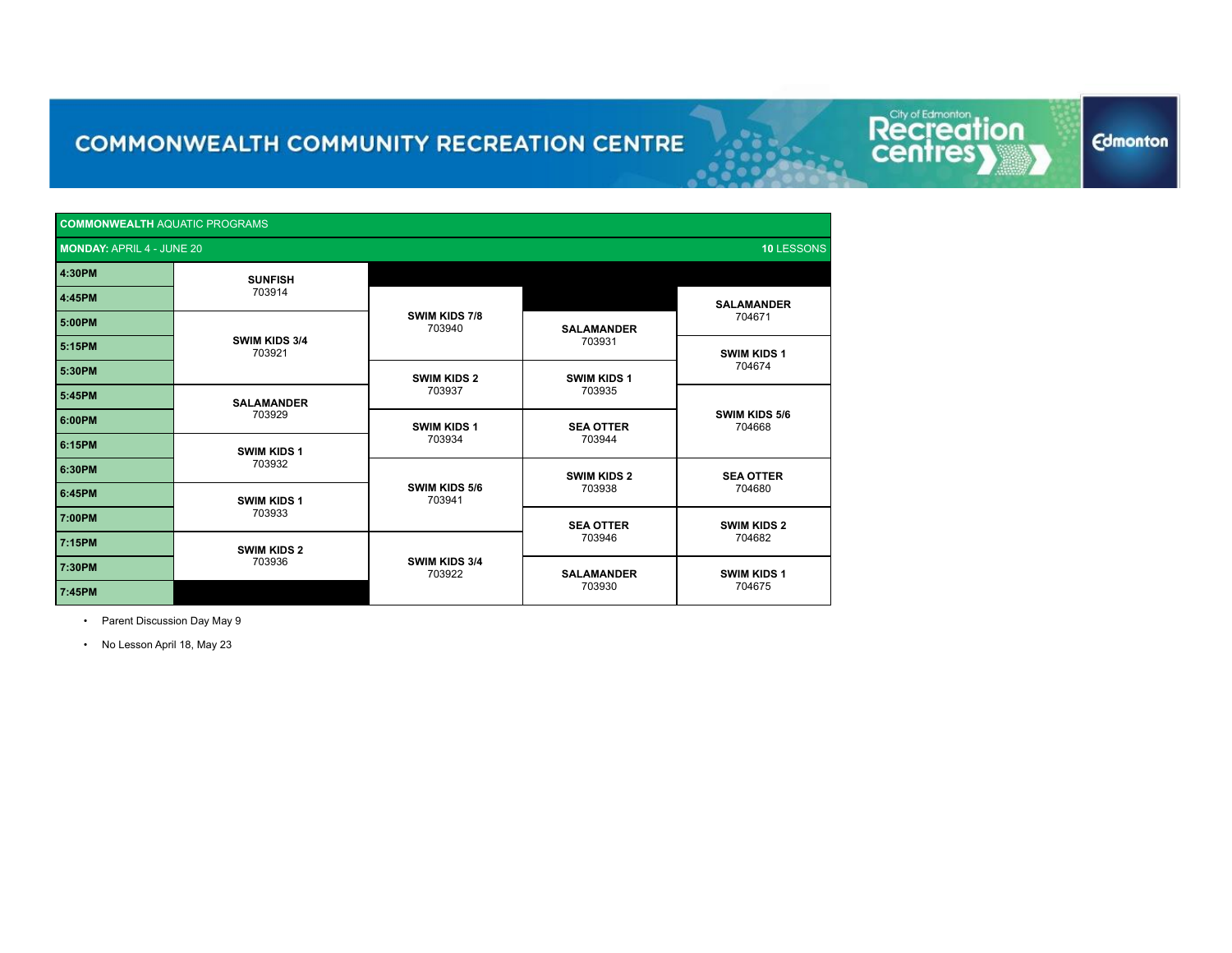Recreation<br>centresy

**Edmonton** 

| <b>COMMONWEALTH AQUATIC PROGRAMS</b>                          |                                |                             |                                |
|---------------------------------------------------------------|--------------------------------|-----------------------------|--------------------------------|
| 10 LESSONS<br><b>TUESDAY &amp; THURSDAY: APRIL 7 - MAY 10</b> |                                |                             |                                |
| 4:45PM                                                        | SWIM KIDS 7/8<br>704306        |                             | SWIM KIDS 3/4<br>704332        |
| 5:00PM                                                        |                                | <b>SEA OTTER</b>            |                                |
| 5:15PM                                                        |                                | 704314                      |                                |
| 5:30PM                                                        | <b>SWIM KIDS 1</b><br>704307   | <b>SALAMANDER</b><br>704312 | <b>SWIM KIDS 2</b><br>704316   |
| 5:45PM                                                        |                                |                             |                                |
| 6:00PM                                                        | <b>SWIM KIDS 5/6</b><br>704305 | <b>SALAMANDER</b>           | <b>SWIM KIDS 1</b><br>704309   |
| 6:15PM                                                        |                                | 704310                      |                                |
| 6:30PM                                                        |                                | <b>SALAMANDER</b>           | SWIM KIDS 3/4<br>704333        |
| 6:45PM                                                        | <b>SWIM KIDS 2</b><br>704326   | 704311                      |                                |
| 7:00PM                                                        |                                | <b>SEA OTTER</b>            |                                |
| 7:15PM                                                        | <b>ADULT BASIC 1</b><br>704334 | 704313                      | <b>ADULT BASIC 2</b><br>704335 |
| 7:30PM                                                        |                                | <b>SWIM KIDS 1</b>          |                                |
| 7:45PM                                                        |                                | 704308                      |                                |

• Parent Discussion Day April 21

• No Lesson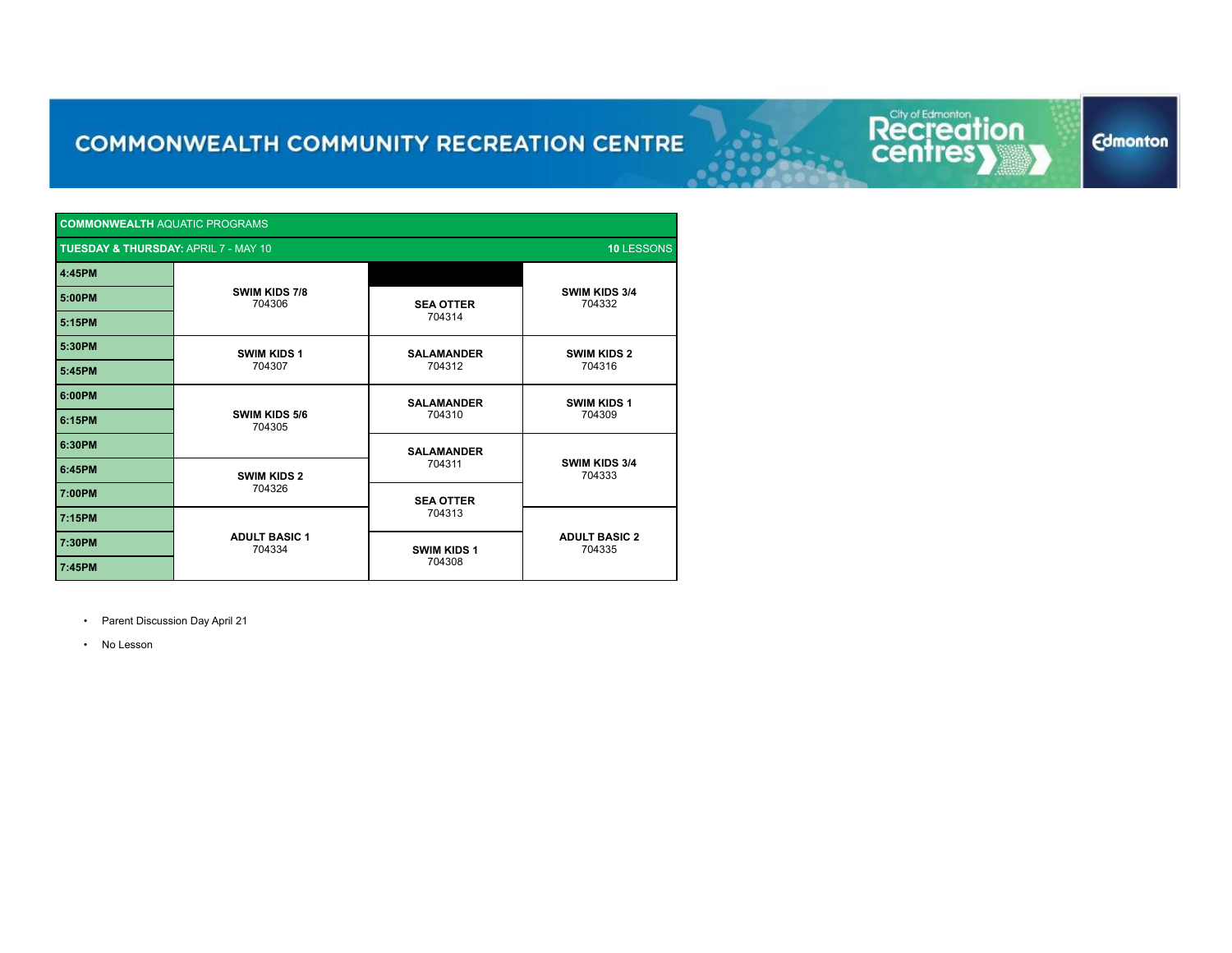| <b>COMMONWEALTH AQUATIC PROGRAMS</b>                         |                         |                                |                                |  |  |  |
|--------------------------------------------------------------|-------------------------|--------------------------------|--------------------------------|--|--|--|
| <b>TUESDAY &amp; THURSDAY: MAY 12 -JUNE 14</b><br>10 LESSONS |                         |                                |                                |  |  |  |
| 4:45PM                                                       |                         |                                |                                |  |  |  |
| 5:00PM                                                       | SWIM KIDS 7/8<br>704610 | <b>SEA OTTER</b>               | <b>SWIM KIDS 3/4</b><br>704626 |  |  |  |
| 5:15PM                                                       |                         | 704618                         |                                |  |  |  |
| 5:30PM                                                       | <b>SWIM KIDS 1</b>      | <b>SWIM KIDS 2</b>             | <b>SALAMANDER</b><br>704616    |  |  |  |
| 5:45PM                                                       | 704611                  | 704619                         |                                |  |  |  |
| 6:00PM                                                       | <b>SALAMANDER</b>       |                                | <b>SWIM KIDS 1</b><br>704613   |  |  |  |
| 6:15PM                                                       | 704614                  | SWIM KIDS 5/6<br>704622        |                                |  |  |  |
| 6:30PM                                                       | <b>SALAMANDER</b>       |                                | SWIM KIDS 3/4<br>704627        |  |  |  |
| 6:45PM                                                       | 704615                  | <b>SWIM KIDS 2</b>             |                                |  |  |  |
| 7:00PM                                                       | <b>SEA OTTER</b>        | 704620                         |                                |  |  |  |
| 7:15PM                                                       | 704617                  |                                | <b>ADULT BASIC 2</b><br>704625 |  |  |  |
| 7:30PM                                                       | <b>SWIM KIDS 1</b>      | <b>ADULT BASIC 1</b><br>704624 |                                |  |  |  |
| 7:45PM                                                       | 704612                  |                                |                                |  |  |  |

• Parent Discussion Day May 26

• No Lesson

#### **Edmonton**

Recreation

on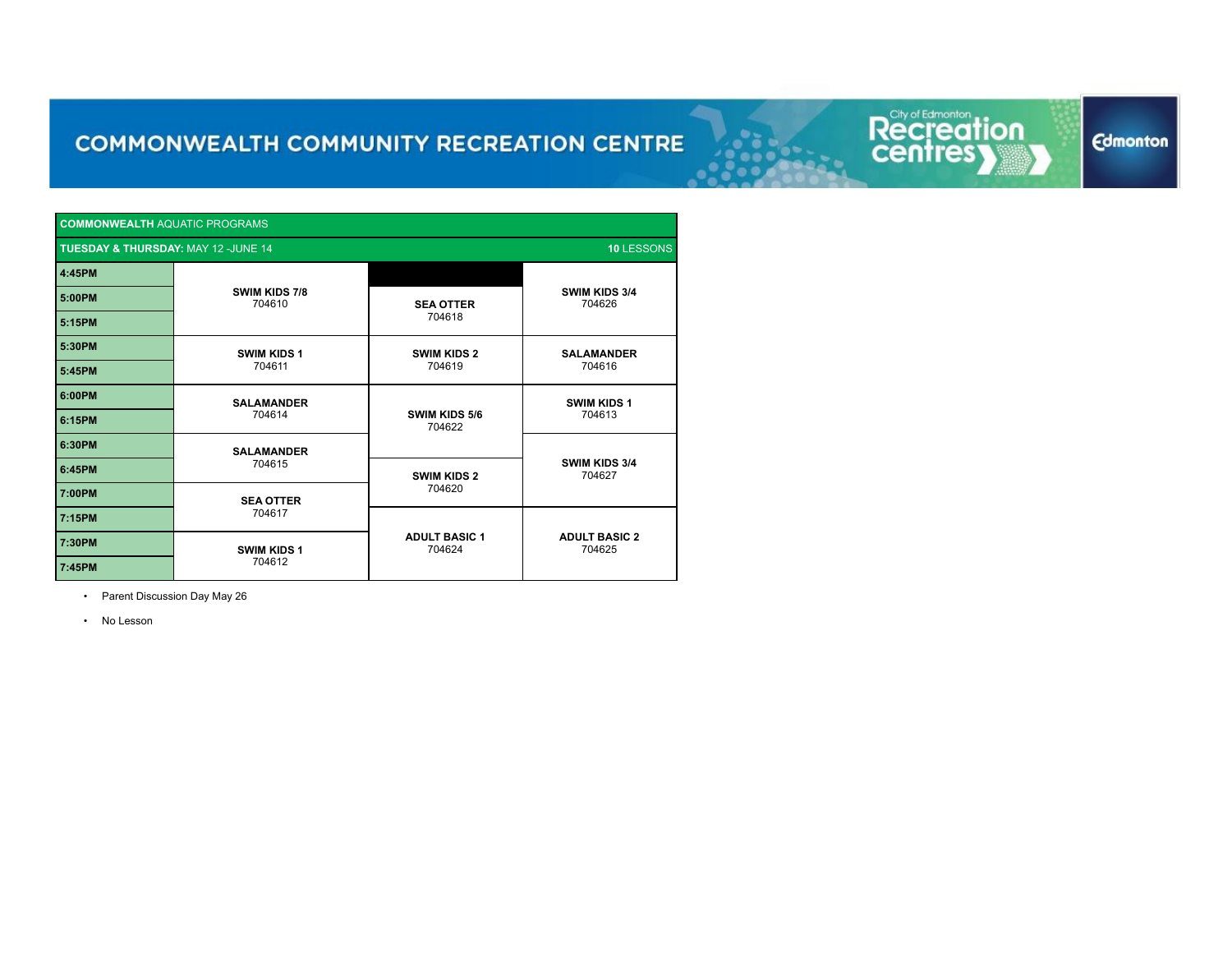| <b>COMMONWEALTH AQUATIC PROGRAMS</b> |                                                  |                              |                              |                              |                              |  |
|--------------------------------------|--------------------------------------------------|------------------------------|------------------------------|------------------------------|------------------------------|--|
|                                      | <b>WEDNESDAY: APRIL 6 - JUNE 8</b><br>10 LESSONS |                              |                              |                              |                              |  |
| 4:30PM                               |                                                  |                              | <b>SEA OTTER</b>             |                              | <b>SWIM KIDS 1</b>           |  |
| 4:45PM                               |                                                  | SWIM KIDS 3/4<br>703970      | 703978                       | SWIM KIDS 7/8<br>703982      | 704695                       |  |
| 5:00PM                               | <b>SALAMANDER</b><br>703949                      |                              | <b>SWIM KIDS 1</b>           |                              | <b>SWIM KIDS 2</b><br>704700 |  |
| 5:15PM                               |                                                  |                              | 703966                       | <b>SALAMANDER</b><br>703963  |                              |  |
| 5:30PM                               | <b>SWIM KIDS 1</b><br>703964                     | SWIM KIDS 5/6<br>703975      | <b>SWIM KIDS 2</b><br>703973 |                              | <b>SALAMANDER</b><br>704701  |  |
| 5:45PM                               |                                                  |                              |                              | <b>SEA OTTER</b><br>703980   |                              |  |
| 6:00PM                               | <b>SWIM KIDS 7/8</b><br>704704                   | <b>SWIM KIDS 2</b><br>703972 | <b>SALAMANDER</b><br>703961  |                              | SWIM KIDS 3/4<br>703969      |  |
| 6:15PM                               |                                                  |                              |                              | <b>SWIM KIDS 1</b><br>703968 |                              |  |
| 6:30PM                               |                                                  | <b>SALAMANDER</b><br>703960  | <b>SWIM KIDS 1</b><br>703967 |                              |                              |  |
| 6:45PM                               | <b>SWIM KIDS 2</b><br>703971                     |                              |                              | <b>SEA OTTER</b><br>703981   | <b>SALAMANDER</b><br>704702  |  |
| 7:00PM                               |                                                  | <b>SEA OTTER</b><br>703977   | <b>SALAMANDER</b><br>703962  |                              |                              |  |
| 7:15PM                               | SWIM KIDS 9/10<br>703974                         |                              |                              | SWIM KIDS 5/6<br>703976      | <b>SEA OTTER</b>             |  |
| 7:30PM                               |                                                  | <b>SWIM KIDS 1</b><br>703965 | <b>SEA OTTER</b><br>703979   |                              | 704705                       |  |
| 7:45PM                               |                                                  |                              |                              |                              |                              |  |

• Parent Discussion Day May 4

• No Lesson

**Edmonton** 

Recreation

ion